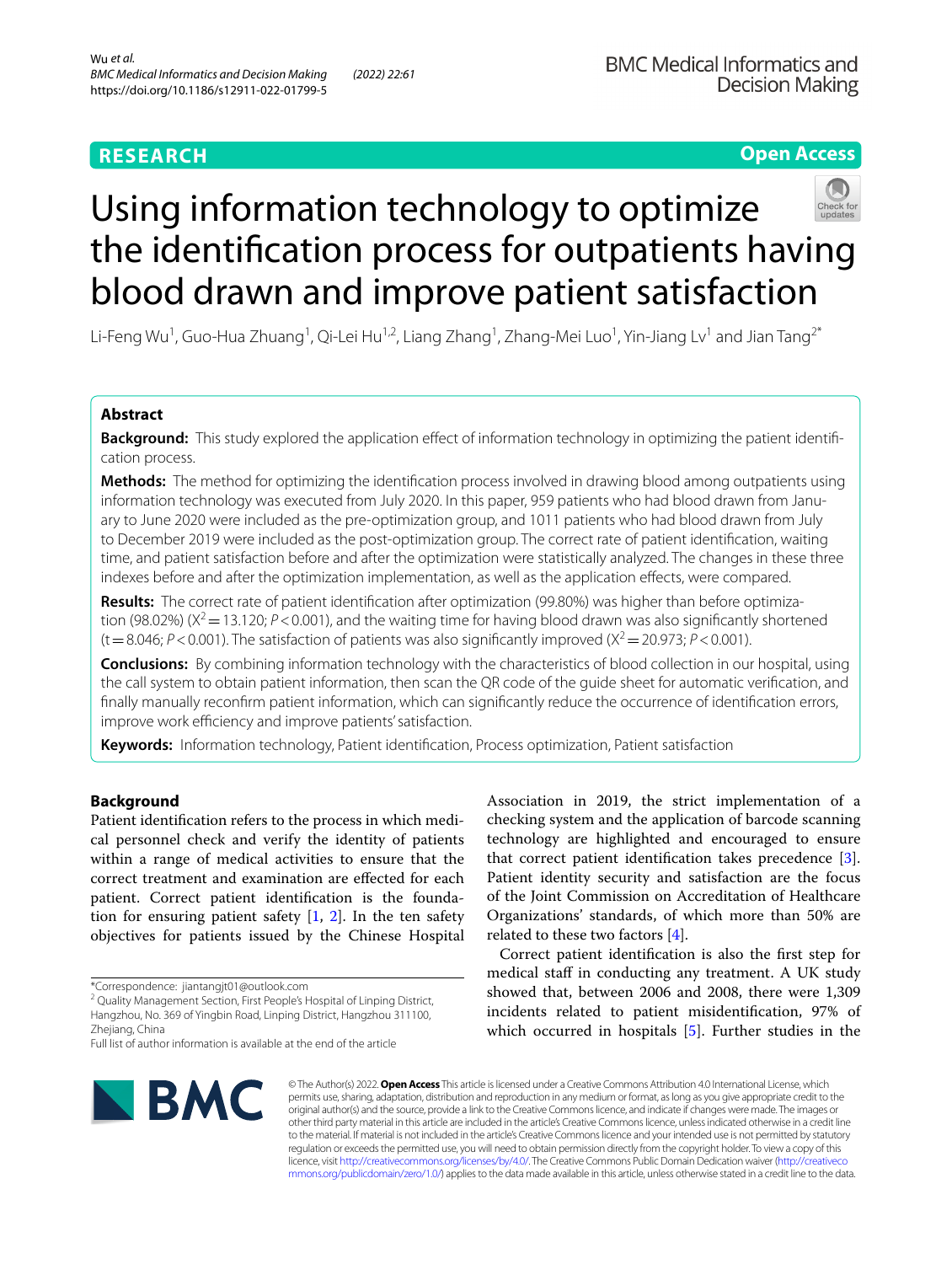US concluded that laboratory-related work was the most common cause of identifcation errors (31%), followed by medication errors (22%), invasive procedures or surgery on the wrong patient (19%), and diagnostic imaging errors  $(17%)$  [\[6](#page-5-4)]. The Joint Commission reported a 12.3% incidence of adverse events related to patient identifcation between 2014 and 2017 [\[7\]](#page-5-5), and in China, adverse events (such as surgical errors and infusion errors) caused by patient misidentifcation have been found to occur at all levels of medical care [\[8](#page-5-6)]. As identifcation errors can lead to misdiagnosis and mistreatment and cause a signifcant waste of resources, patient identifcation management is particularly important.

Correct patient identifcation is the frst step in outpatient blood collection, where it serves as a cornerstone for the accuracy of related tests and provides a fundamental guarantee of safe medical treatment [[9,](#page-5-7) [10](#page-5-8)]. At present, identifcation errors in outpatient blood collection are mostly caused by manual verifcation systems that do not use at least two methods for verifcation [[11\]](#page-5-9). However, information technology can now be widely used in patient identifcation, and patient identifcation tools and technologies are showing a diversifed trend, with bar codes, radio frequency identifcation tags, and biometric identifcation (such as face and fngerprint recognition) being gradually introduced into clinical practice. Information technology applied to the management of blood collection in hospitals has been found to achieve remarkable results  $[12, 13]$  $[12, 13]$  $[12, 13]$  $[12, 13]$  $[12, 13]$ , so it is clear that it is an important measure for improving the accuracy of patient identifcation in outpatient blood collection, thereby ensuring the correct implementation of various diagnoses and treatment operations. Improving the accuracy of outpatient identifcation ensures the safety of patients and improves their medical experience and satisfaction. However, the implementation, transformation, and optimization of information technology should be based on the existing processes of each hospital.

Reducing errors caused by the misidentifcation of patients has always been a problem in outpatient blood collection processes, and it is the primary complaint among patients in diagnosis and treatment disputes [\[14](#page-5-12), [15\]](#page-5-13). To avoid the occurrence of patient identifcation errors, the present study adopted information technology to optimize the patient identifcation process, thereby ensuring the accuracy of patient identity checks and improving patient satisfaction.

## **Methods**

## **General information**

In July 2020 in First People's Hospital of Linping District, Hangzhou, the patient identifcation process within the outpatient blood-collection window was optimized. There were 132,676 patients before optimization and 153,283 patients after optimization. Patients who needed to have blood drawn between January 2020 and June 2020 were enrolled in the study and designated as the pre-optimization group, while patients requiring the same process between July 2020 and December 2020 were designated as the post-optimization group. Based on the Joint Commission's international hospital evaluation standards (5th edition), 128 cases were randomly selected each month before and after optimization; combined with self-examination (180 cases before optimization, 240 cases after optimization) and related petition events (11 cases before optimization, three cases after optimization), there were 959 cases before optimization and 1,011 cases after optimization.

# **Data and methods**

## *Materials*

A queue management system and queuing machine were implemented using the Laboratory Information Management System (LIS) of Hangzhou Lianzhong Medical Science Co., Ltd. (China). Software engineers from the company repaired and optimized the patient identifcation process for outpatient blood collection by modifying internal procedures.

## *The pre‑optimization process of patient identifcation in outpatient blood collection and its associated problems*

Prior to optimization, the process of patient identifcation in outpatient blood collection was as follows. Outpatient physicians issued test requests based on medical orders, after which the patient took a numbered ticket from a dispenser in the outpatient division for blood collection. The blood-collection staff called out the numbers, scanned/imported the patient's outpatient number to query the test items, asked the patient their name, printed the barcode identifying the required test items, and drew samples of the patient's blood.

This process was accompanied by three significant problems: (1) the queuing machine only had a queue number, so the number of multiple taking was diferent and there was no restriction on test items; (2) there was no patient information in the machine, so the blood-collection staff needed to scan a code to extract the patient's information, and this information could only be verifed by asking the patient; (3) there was no reminder of priority treatment on the receipt.

## *Solutions identifed and implemented post‑optimization*

Through practice, the problems associated with patient identifcation in the outpatient blood-collection process were identifed and optimized. (1) When the patient took a number from the queuing machine, a limitation was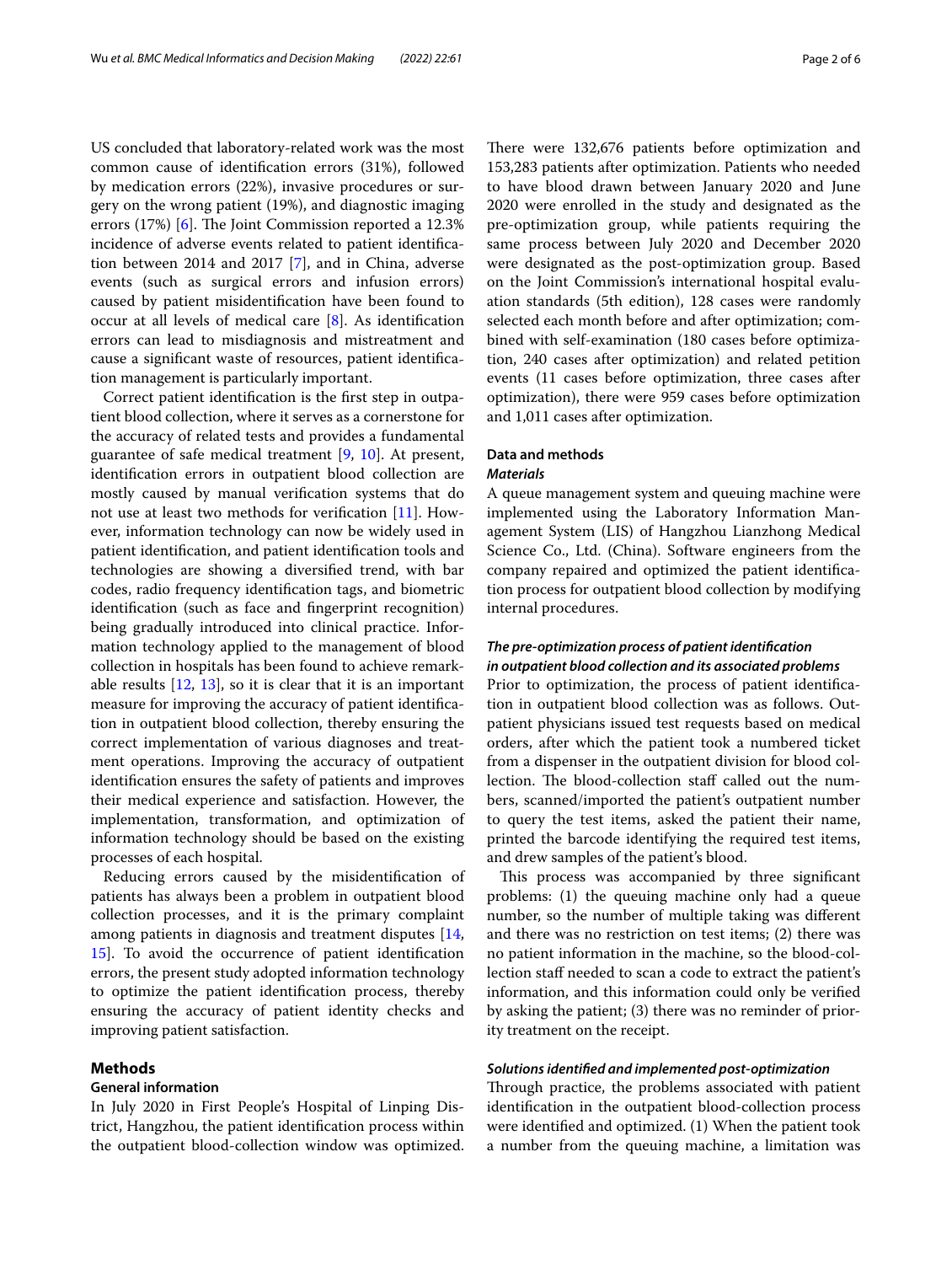added to the inspection items; this number could not be obtained without payment or after blood collection, and a relevant prompt was provided by the system. In addition, the patient's name was added to the number retrieval form (part of the patient's name was removed to ensure privacy protection). If the patient did not have blood drawn after taking a number, the number taken again was the same as the frst number. (2) As the blood-collection staff called out each number, they could directly read the patient's test items using the information ascribed to that number and were able to query this information of the two patients with the prior numbers. (3) When recording the patient's name, the outpatient number was scanned/ input into the LIS. The system automatically checked the patient's information (name, age, outpatient number, etc.) and test items captured by the calling system; if the details were identical, the verifcation was complete, but if it was not, the system automatically reminded staf that manual verifcation was required before the next procedure. In addition, the patient's information was reserved for a secondary check. (4) For patients requiring priority treatment, warm tips were added; these patients were given priority for having their blood drawn in the preferential treatment window.

#### **Observation indexes**

The observation indexes before and after optimization were compared. The rate of correct patient identification (%) was calculated as: number of patients correctly identified / total number of patients  $\times$  100. The waiting time for outpatient blood collection was identifed as the period from when the patient took a ticket number to the start of blood collection. This time period was exported from the hospital's information system for statistical analysis. The statistical scope included all of the study subjects. The patient satisfaction survey was based on the follow-up results of patients, which were obtained from the hospital's quality management department.

#### **Statistical analysis**

SPSS 22.0 software was used for data processing. A Kolmogorov–Smirnov test was employed to analyze the distribution of data. Normally distributed measurement data were expressed as the mean $\pm$ standard deviation  $(\bar{x} \pm SD)$  and were compared between the two groups using an independent two-sample *t*-test. Percentages were compared using a  $\chi^2$  test. *P*<0.05 was considered statistically signifcant.

## **Results**

## **Comparison of the rate of correct patient identifcation before and after optimization**

There were 132,676 patients before optimization and 153,286 patients after optimization. According to the requirements of the sampling optimization of 959 patients and 1,011 patients after optimization, the number of correctly identifed patients before optimization was 940, and the number of correctly identifed patients after optimization was 1,009. Statistical analysis showed that the rate of correct identifcation before optimization (98.02%) was signifcantly lower than that after optimization (99.80%), showing that the accuracy of patient identifcation signifcantly improved after the implementation of the new patient identification process ( $\chi^2$  = 13.120, *P*<0.001) (see Table [1](#page-2-0)).

## **Comparison of waiting times for blood‑drawing procedures before and after optimization**

A summary analysis of the waiting times of 959 patients before optimization and 1,011 patients after optimization showed that, after optimization, a waiting time of 0–30 min accounted for 89.81% of cases—29.85% more than before optimization. The proportion of patients waiting for 31–60 min also decreased from 36.81% before optimization to 10% after optimization, and the number of patients waiting for more than 60 min decreased from 3.23% before optimization to 0.19%. The mean waiting time was also signifcantly shortened after optimization (*t*=8.046, *P*<0.001) (see Table [2](#page-3-0)).

## **Comparison of patient satisfaction before and after optimization**

Patient satisfaction was defned on a scale of "very satisfed", "satisfed", "general", and "dissatisfed". A summary

<span id="page-2-0"></span>**Table 1** Comparison of correct rate before and after optimization of patient identifcation process

| Group                   | Total cases (n) | Number of correctly identified cases (n) | Correct rate of<br>identification (%)<br>98.02 |  |
|-------------------------|-----------------|------------------------------------------|------------------------------------------------|--|
| Pre optimization group  | 959             | 940                                      |                                                |  |
| Post optimization group | 1011            | 1009                                     | 99.80                                          |  |
| $x^2$                   |                 | -                                        | 13.120                                         |  |
| $\mathsf{p}$            | -               | $\overline{\phantom{0}}$                 | < 0.001                                        |  |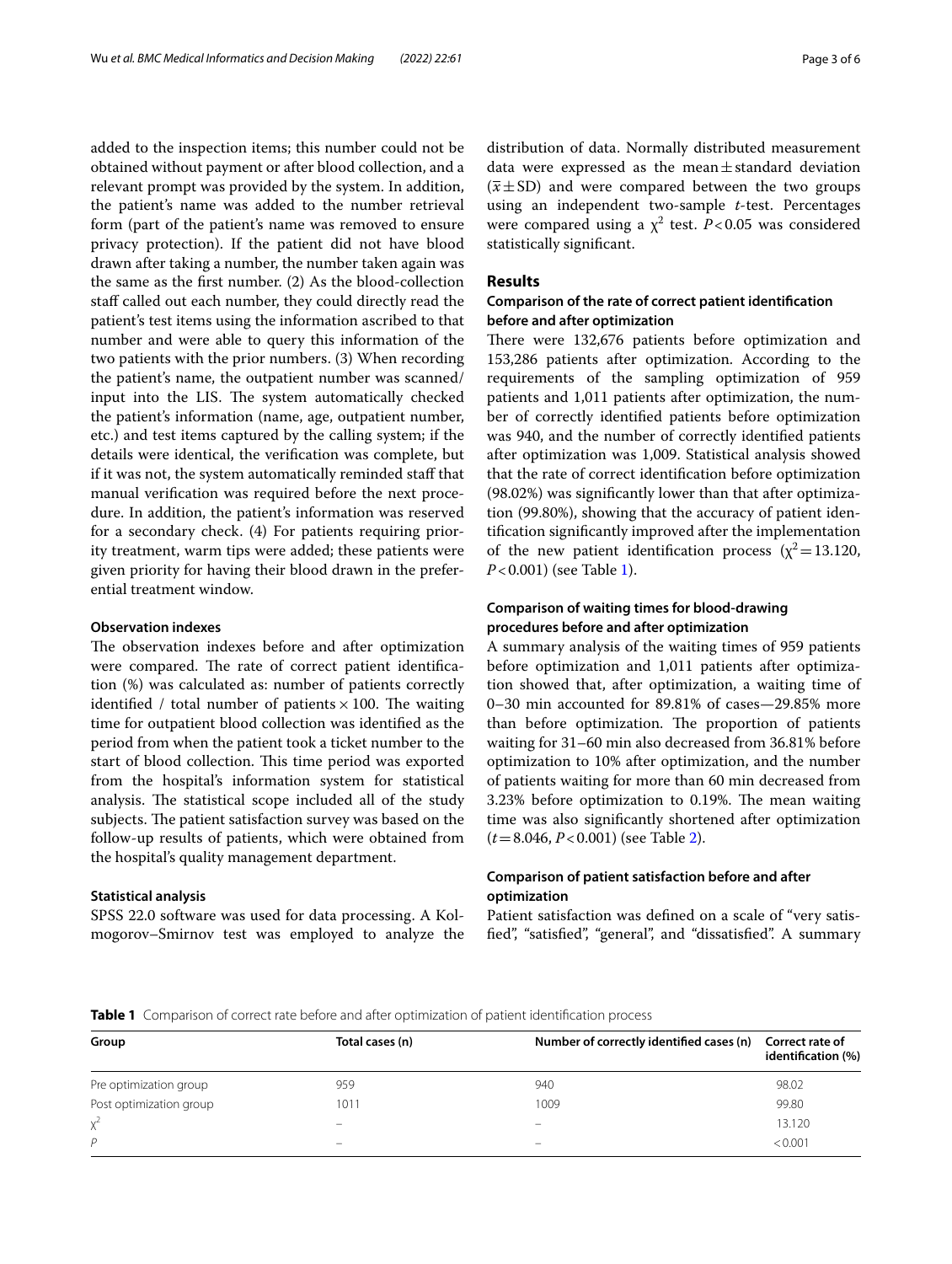| Group                   | Total cases (n) | 0-30 min $(n/\%)$ | 31-60 min $(n/\%)$ | $>60$ min (n/%) | Average waiting                 |
|-------------------------|-----------------|-------------------|--------------------|-----------------|---------------------------------|
|                         |                 |                   |                    |                 | time ( $\bar{x} \pm$ SD)<br>min |
| Pre optimization group  | 959             | 575/59.96         | 353/36.81          | 31/3.23         | $27.36 \pm 11.69$               |
| Post optimization group | 1011            | 908/89.81         | 101/10.00          | 2/0.19          | $18.95 + 7.28$                  |
| $x^2/t$                 |                 | $x^2 = 22.315$    | $x^2 = 15.635$     | $x^2 = 18.029$  | $t = 8.046$                     |
| P                       | -               | < 0.001           | < 0.001            | < 0.001         | < 0.001                         |

<span id="page-3-0"></span>**Table 2** Comparison of waiting time for blood drawing between the two groups

analysis of the satisfaction of 959 patients before optimization and 1,011 patients after optimization showed that, after optimization, the proportion of very satisfed patients was 69.14–11.16% higher than before optimization—and that the proportion of satisfed patients decreased from 36.40% to 29.17% after optimization. The proportion of general and dissatisfied patients also decreased signifcantly after optimization, and the satisfed, general, and dissatisfed patients from before optimization became very satisfed patients after optimization. This shows that optimizing the patient identification process signifcantly improved patient satisfaction rate  $(\chi^2 = 20.973; P < 0.001)$ ; in particular, the rate of very satisfed patients improved signifcantly (see Table [3](#page-3-1)).

## **Discussion**

Paying more attention to the treatment of diseases and patients and emphasizing medical and patient safety require changes in management concepts; these changes denote not only the enhancement of quality management but also the concrete embodiment of patient-centered concepts [\[16](#page-5-14)]. Patient safety is vital in all aspects of medical treatment. All standards represent general requirements, however, and it can be difficult to provide specific rules for individual clinical links [[17\]](#page-5-15).

The identification of outpatients in the context of having blood drawn serves as a basis for laboratory work, so it is vital that it is conducted accurately. However, factors such as staff attitudes and energy levels, in addition to other subjective and objective reasons, may lead to mistakes being made. These errors can be reduced (or even eliminated) only through careful system construction and process optimization. To ensure patient safety, an approach for continuously improving patient satisfaction is also an important factor for evaluating diagnosis and treatment levels. It is vital for ensuring the safety, quality, and quantity of patients, improving patient identifcation, reducing waiting times for outpatients having blood drawn, and improving patient satisfaction.

The present study found that using information technology to optimize the identifcation process for patients having blood drawn improved the rate of correct identifcation. Furthermore, it reduced the waiting time for patients even under conditions of increased patient numbers, minimizing work intensity for blood-collection staf and improving the experience for patients. Following the process optimization, identifcation errors occurred for only two patients, both of which arose as a result of patients having diferent names with the same pronunciation and due to staff (who had recently participated in pre-employment training before immediately taking up their medical role) still checking the patient information according to the pre-optimization process; these errors were identifed and corrected in time during the instructors' inspections. By summarizing the experience and lessons of this optimization, continuous improvement can be effected through follow-up personnel management (i.e., after initial training, medical staf must continue to be trained and monitored for a certain time before working independently).

After optimizing the identifcation process for patients having blood drawn, the waiting time for patients was signifcantly reduced, with the procedure being efected within 30 min in almost all cases; in only two cases, the waiting time was over 60, and tracking analysis found that this was caused by a fault in the ticket-dispensing

<span id="page-3-1"></span>**Table 3** Comparison of patients' satisfaction between the two groups

| Group                   | Total cases (n)   | Very satisfied (n/%) | Satisfied (n/%) | General (n/%) | Unsatisfied (n/%) | <b>Satisfaction rate</b> |
|-------------------------|-------------------|----------------------|-----------------|---------------|-------------------|--------------------------|
| Pre optimization group  | 959               | 556/57.98            | 349/36.40       | 23/2.40       | 31/3.23           | 94.37                    |
| Post optimization group | 1011              | 699/69.14            | 295/29.17       | 8/0.79        | 9/0.89            | 98.32                    |
| $x^2$                   | $\qquad \qquad -$ | 16.234               | 8.517           | 12.054        | 13.409            | 20.973                   |
| D                       | $\qquad \qquad =$ | < 0.001              | 0.032           | < 0.001       | < 0.001           | < 0.001                  |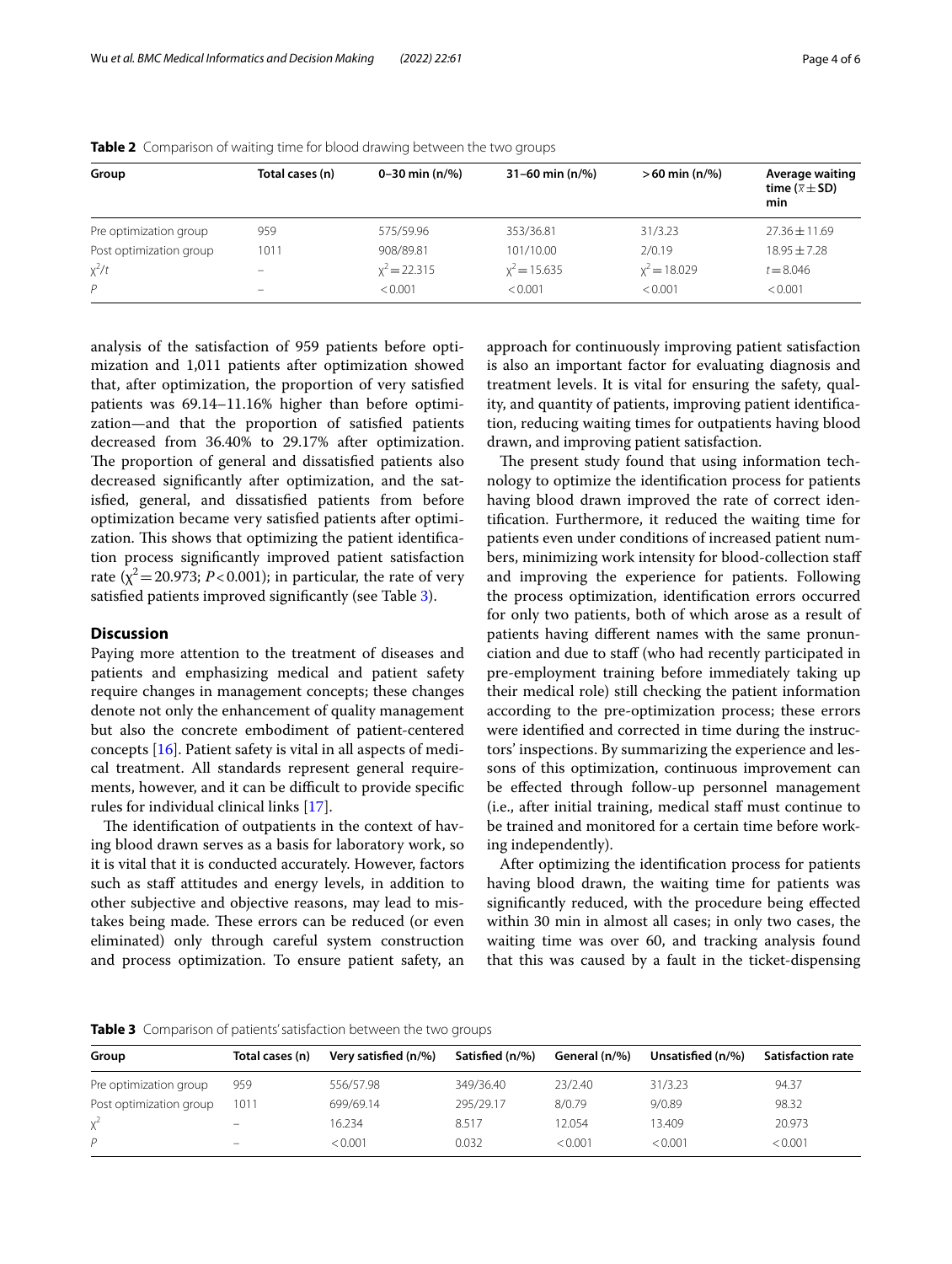machine. This underscores the need not only for process optimization but also for the regular maintenance of related hardware.

Following optimization of the identifcation process, the patient satisfaction rate was also signifcantly improved, and the rate of very satisfed patients was particularly noticeable. This improvement of satisfaction was related to ensuring the safety of patients and closely linked to signifcantly shortened waiting times. However, the exact correlation between waiting times and patient satisfaction was not analyzed in the present study, which represents a limitation of the study that should be addressed in future research.

In the present study, the patient identifcation information and test items were frst read by the calling system, automatically checked by scanning the QR code of the patient guide sheet, and fnally supplemented by manual checking of the patient identifcation information, creating a simple and fast patient identification method. This sets a precedent in the use of information technology for patient identifcation in outpatient blood collection and automated patient identifcation. In addition, it shows that manual identifcation, which is prone to mistakes, can be replaced by a secondary method that allows staf to focus on addressing more complex problems, thereby reducing labor intensity, guiding the organic integration of artifcial intelligence systems, and integrating ways to minimize patient identifcation errors and improve staf labor efficiency.

The results of the present study are consistent with those of Xing et al.  $[18]$  $[18]$ ; however, the research method used in this study was simpler than the one employed by Xing et al. and can therefore be more easily popularized and applied in primary hospitals. The results are also similar to those found by Liu et al. [\[19\]](#page-5-17), but Liu et al. that employed information technology to identify surgical patients rather than outpatients requiring blood collection.

It is important to note that, before the application of information technology to optimize the patient identifcation process, the existing processes of a unit must be systematically summarized to identify problems. Furthermore, the optimization process is gradual: whenever problems are found, targeted rectifcation is required in order to minimize errors in patient identifcation.

## **Conclusion**

With the rapid development of information technology in recent years, integrating this technology with patient identifcation has become a popular research direction. Information technology can realize the automation and standardization of selected links, which can reduce staf workload and improve the accuracy of results. However,

this advanced technology requires stronger cooperation among staff members. Therefore, the strengthening of personnel training must remain consistent with changing technology. Ultimately, patient safety is paramount. Accordingly, manual secondary checks remain essential to processes involving patients.

By combining information technology with the characteristics of the blood-collection process in First People's Hospital of Linping District, Hangzhou by using a call system to obtain patient information, scanning a QR code on the patient guide sheet for automatic verifcation, and manually reconfrming patient information, the occurrence of identifcation errors was reduced and work efficiency and patient satisfaction was improved. The study also showed that any problems in the pre-optimization process should be systematically analyzed in order to optimize it most efectively.

#### **Acknowledgements**

We would like to acknowledge the hard and dedicated work of all the staff that implemented the intervention and evaluation components of the study.

#### **Authors' contributions**

LFW and JT conceived the idea and conceptualised the study. GHZ, QLH and LZ collected the data. GHZ, ZML and YJL analysed the data. LFW and JT drafted the manuscript, then LFW and JT reviewed the manuscript. All authors read and approved the fnal draft.

#### **Funding**

None.

#### **Availability of data and materials**

All data generated or analysed during this study are included in this published article.

#### **Declarations**

#### **Ethics approval and consent to participate**

This study was conducted with approval from the Ethics Committee of First People's Hospital of Linping District, Hangzhou. This study was conducted in accordance with the declaration of Helsinki. Written informed consent was obtained from all participants.

#### **Consent for publication**

Not applicable.

#### **Competing interests**

The authors declare that they have no competing interests.

#### **Author details**

<sup>1</sup> Department of Clinical Laboratory, First People's Hospital of Linping District, Hangzhou, Hangzhou 311100, Zhejiang, China. <sup>2</sup> Quality Management Section, First People's Hospital of Linping District, Hangzhou, No. 369 of Yingbin Road, Linping District, Hangzhou 311100, Zhejiang, China.

#### Received: 19 October 2021 Accepted: 21 February 2022 Published online: 10 March 2022

#### **References**

<span id="page-4-0"></span>1. Pomeroy KO, Racowsky C. Patient and tissue identifcation in the assisted reproductive technology laboratory. Semin Reprod Med. 2012;3:173–81.